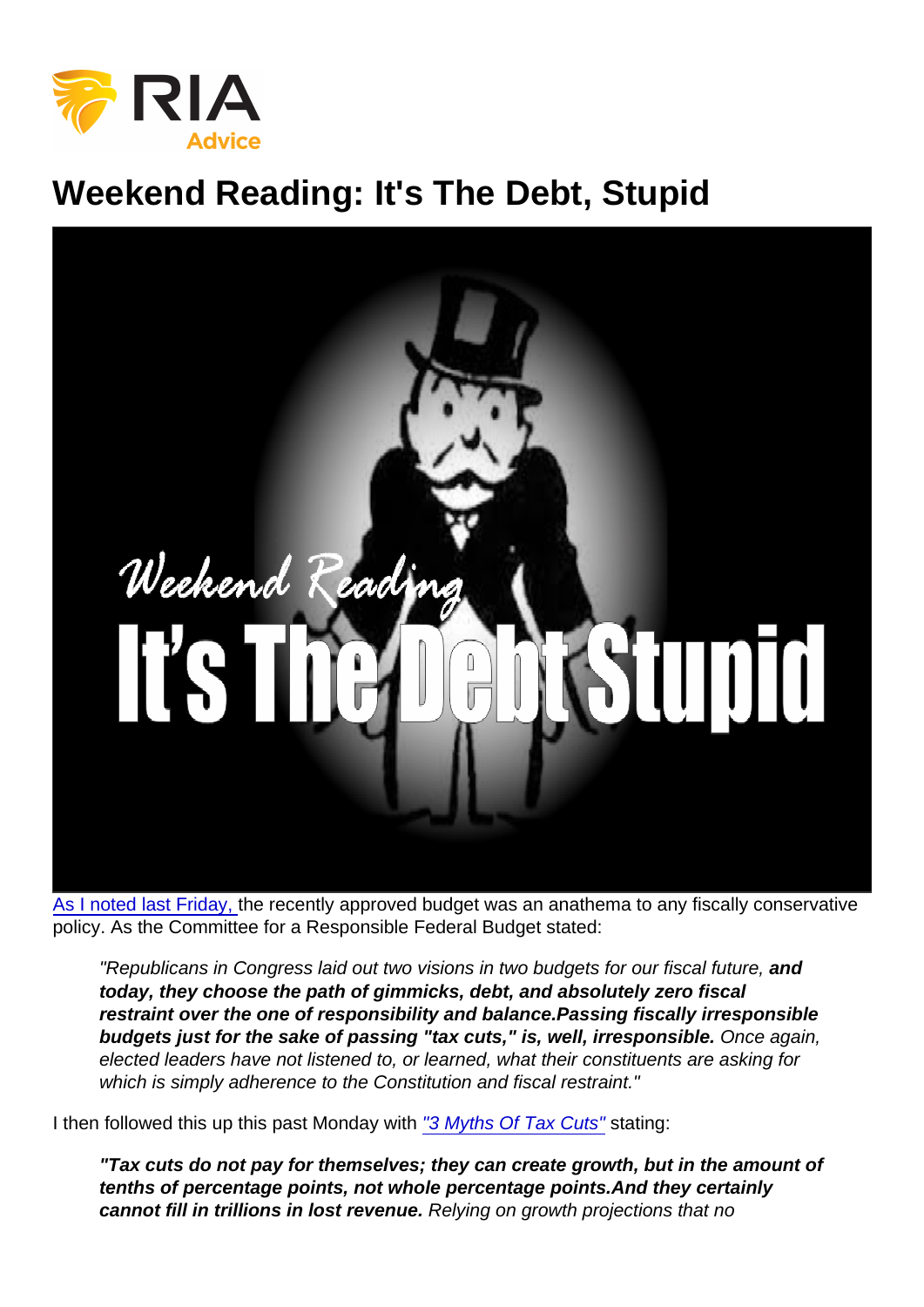independent forecaster says will happen isn?t the way to do tax reform.As the chart below shows there is ZERO evidence that tax cuts lead to stronger sustained rates of economic growth. The chart compares the highest tax rate levels to 5-year average GDP growth. Since Reagan passed tax reform, average economic growth rates have only gone in one direction."

On Thursday, [Fitch confirmed the same](https://uk.reuters.com/article/fitch-us-tax-plan-will-be-revenue-negati/fitch-us-tax-plan-will-be-revenue-negative-result-in-higher-deficits-idUKFit2kCxZG) in their dismal report on the reality of what the effect of the "tax cut"

"Such reform would deliver a modest and temporary spur to growth, already reflected in growth forecasts of 2.5% for 2018. However, it will lead to wider fiscal deficits and add significantly to US government debt. As such, Fitch has revised up its mediumterm debt forecast. US federal debt was 77% of GDP for this fiscal year. Fitch believes the tax package will be revenue negative, even under generous assumptions about its growth impact. Under a realistic scenario of tax cuts and macro conditions, the federal deficit will reach 4% of GDP by next year, and the US debt/GDP ratio would rise to 120% of GDP by 2027. Tax cuts may lead to a shortlived boost to output, but Fitch believes that they will not pay for themselves or lead to a permanently higher growth rate. The cost of capital is already low and corporate profits are elevated. In addition, the effective tax rate paid by large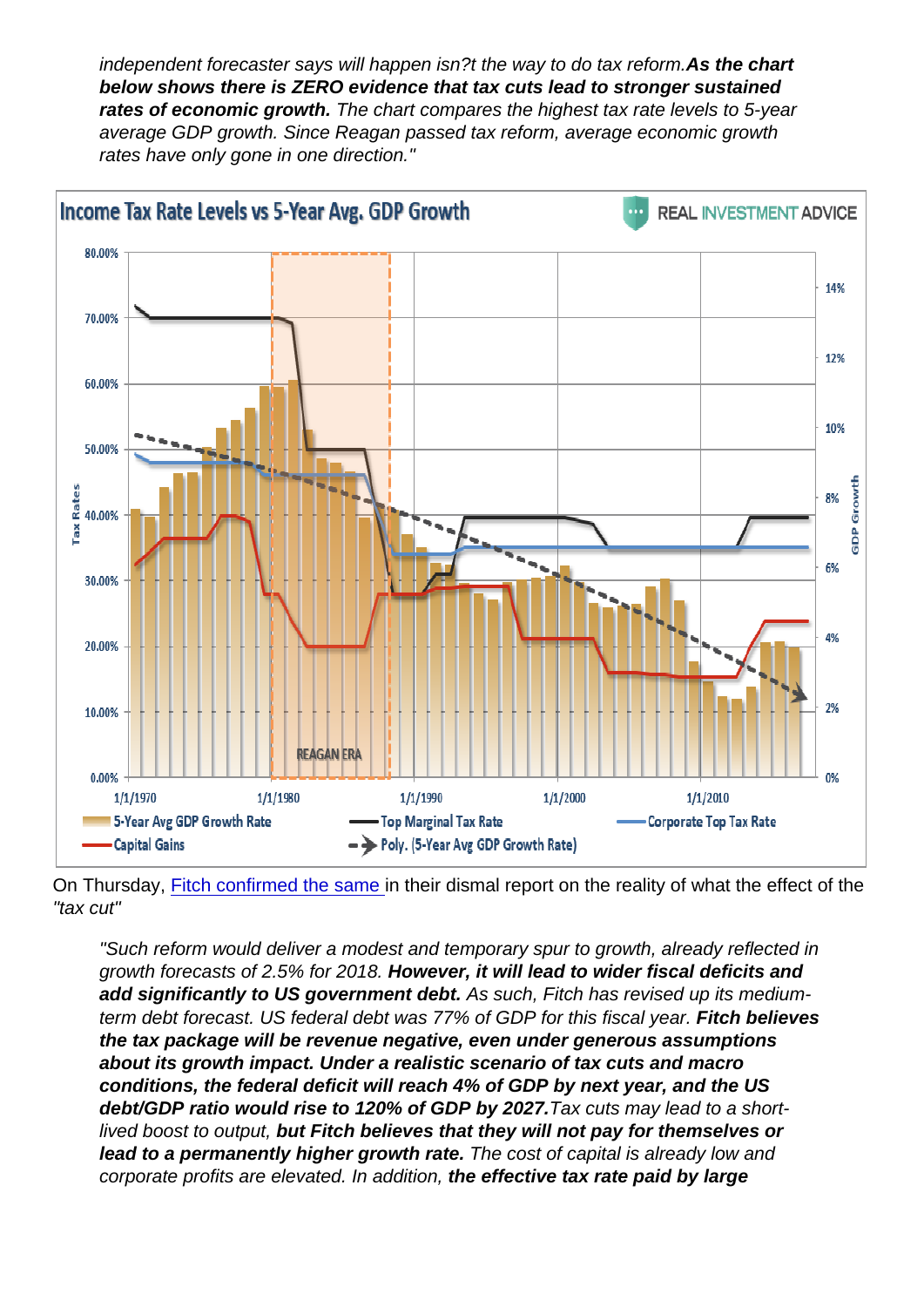corporations is well below the existing statutory rate. Fitch expects US economic growth to peak at 2.5% in 2018 before falling back to 2.2% in 2019. The US will enter the next downturn with a general government "structural deficit" (subtracting the impact of the economic cycle) larger than any other 'AAA' sovereign, leaving the US more exposed to a downturn than other similarly rated sovereigns. The US is the most indebted 'AAA' country and it is running the loosest fiscal stance. Long-term debt dynamics are also more negative than those of peers, with health and social security spending commitments set to rise over the next decade. "

There is nothing "good" in any of the statements above,? and drive to the same conclusions I discussed last Monday. You can't solve a debt problem, by issuing more debt.? While Congressional members continue campaigning that the?"tax plan" would give an \$1182 tax cut to most Americans, and boost wages by \$4000, such has never been the case. A recent study by the Economic Policy Institute suggested the same [in a recent study:](http://www.epi.org/publication/competitive-distractions-cutting-corporate-tax-rates-will-not-create-jobs-or-boost-incomes-for-the-vast-majority-of-american-families/)

"Cutting corporate tax rate cuts would do very little to boost?employment generation. In fact, cutting corporate tax rates ranks as the?least?effective form of fiscal support for employment generation, since corporate tax cuts primarily benefit rich households ?who are less likely to increase their consumption than low- or middleincome households when they receive tax cuts."

This is a point I have made previously. Corporate tax rate cuts will unambiguously redistribute posttax income?regressively. The corporate income tax is a progressive tax, with the top 1% of households accounting for 47% of the corporate income tax.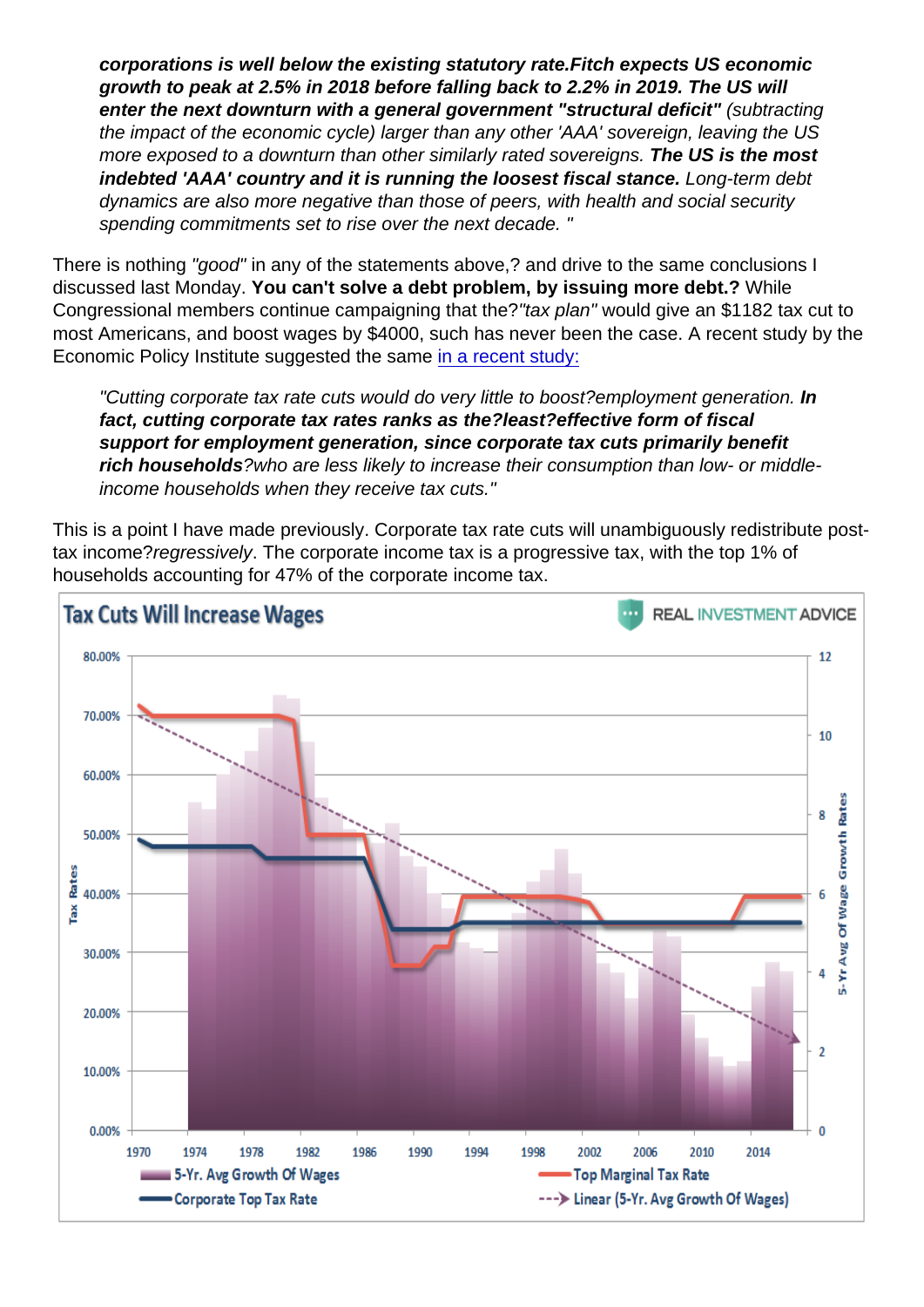Don't be bamboozled by the idea that tax cuts and reforms will lead to sustained economic growth. There is simply NO evidence that such is the case over the long-term. However, there is plenty of evidence to suggest that further costly reforms and run-away budgets will lead to an increase of the current national debt and the ongoing low-growth economy that has plagued the U.S. since the turn of the century. In other words...."it's the debt, stupid." In the meantime, here is your weekend reading list.

### Trump, Economy & Fed

- Supply Shocks Raise Odds Of Fed Mistake [by Danielle Dimartino-Booth via Bloomberg](https://www.bloombergquint.com/business/2017/11/09/supply-shocks-raise-odds-of-a-fed-mistake)
- The "Rob Peter To Pay Apple" Act [by Matt Labash via TWS](http://www.weeklystandard.com/kill-the-bill/article/2010362)
- Cutting Corporate Taxes Is The Best Part Of The Plan? [by Caroline Baum via](https://www.marketwatch.com/story/cutting-corporate-taxes-is-the-best-part-of-the-republican-plan-2017-11-08) **[MarketWatch](https://www.marketwatch.com/story/cutting-corporate-taxes-is-the-best-part-of-the-republican-plan-2017-11-08)**
- Deficit Hawks Skeptical Of Assumptions [by Matt Welch via Reason](http://reason.com/blog/2017/11/06/senate-fiscal-hawks-could-strangle-tax-r)
- Which Companies Spend Most On Lobbyists? [by Simon Constable via Forbes](https://money.usnews.com/investing/investing-101/slideshows/which-companies-spend-the-most-on-lobbyists)
- Most Important Things Still In The Tax Bill? [by Nathan Lewis via Forbes](https://www.forbes.com/sites/nathanlewis/2017/11/03/gop-lift-your-head-from-the-tax-scrum-and-see-the-big-picture/#606effe658e3)
- Amended GOP Tax Plan Points Released? [by Tyler Durden via ZeroHedge](http://www.zerohedge.com/news/2017-11-09/here-full-text-and-summary-amended-house-gop-tax-bill)
- The "Haggling" Will Only Intensify? [by Joe Ciolli via BI](http://www.businessinsider.com/trump-gop-tax-reform-bill-wall-street-reaction-2017-11)
- Please Stop Calling Me A "Shadow Banker"? [by Pedro Da Costa via BI](http://www.businessinsider.com/mnuchins-treasury-wants-to-ban-the-term-shadow-banking-2017-11)
- GOP Has A \$74 Billion Hole In Their Tax Bill? [by Bob Bryan via BI](http://www.businessinsider.com/trump-gop-tax-plan-obamacare-mandate-repeal-deficit-2017-11)
- Why The Numbers Don't Add Up For The Tax Bill? [by Yuval Rosenberg via Fiscal Times](http://www.businessinsider.com/republican-tax-bill-numbers-2017-11)
- A Government Of, By & For The Plutocrats? [by Nomi Prins via The Daily Reckoning](https://dailyreckoning.com/mnuchin-government-plutocrats/)
- Proposed Tax Bill Needs To Die? [by David Leonhardt via NYT](https://www.nytimes.com/2017/11/03/opinion/republican-tax-plan.html)
- Tax-Cut Proponents Ignore There's No Free Lunch? [by Henry Aaron via Real Clear](http://www.realclearmarkets.com/articles/2017/11/07/tax-cut_proponents_ignore_that_theres_no_free_lunch_102971.html) **[Markets](http://www.realclearmarkets.com/articles/2017/11/07/tax-cut_proponents_ignore_that_theres_no_free_lunch_102971.html)**
- GOP Tax Plan Screws The Middle Class? [by David Stockman via Daily Reckoning](https://dailyreckoning.com/gop-tax-plan-screws-middle-class/)
- How The GOP Can Pay For The Tax Plan? [by Hugh Hewitt via Washington Post](https://www.washingtonpost.com/opinions/heres-how-the-gop-can-pay-for-its-tax-plan/2017/11/06/0f7a0c22-c332-11e7-84bc-5e285c7f4512_story.html?hpid=hp_no-name_opinion-card-d:homepage/story&utm_term=.f97d2f1a9b67)

## VIDEO - Tax Cut/Reform Discussion (Real Investment News)

#### **Markets**

- BAML: Investors Still Getting One Thing Wrong? [by Joe Ciolli via BI](http://www.businessinsider.com/interest-rates-investors-continuing-to-misprice-expectations-2017-11)
- The Hidden Danger Bulls Are Missing ?[by James Rickards via Daily Reckoning](https://dailyreckoning.com/hidden-danger-bulls-missing/)
- One-Person Households The New Norm? [by SA Gil Weinreich via Seeking Alpha](https://seekingalpha.com/article/4121079-one-person-households-new-norm-financial-advisors-daily-digest?source=all_articles_title)
- 3-Strategists Talk Where Stocks Could Finish In 2017 [by Adam Shell via USA Today](https://www.usatoday.com/story/money/2017/11/07/how-stock-market-looks-rest-2017/829829001/)
- The Bull Isn't Feeling The Love? [by Landon Thomas via NY Times](https://www.nytimes.com/2017/11/05/business/bull-market-investors.html?pagewanted=all)
- A Divergence That Makes Us Nervous? [by Macromon via Global Macro Monitor](https://macromon.wordpress.com/2017/11/06/another-divergence-that-makes-us-nervous/)
- What Wall Street CEO's Have Said About BitCoin? [by Shawn Langlois via MarketWatch](https://www.marketwatch.com/story/fraud-or-the-future-how-bitcoin-is-being-described-by-billionaires-and-wall-street-ceos-2017-10-05)
- More Cracks Appear In The Market? [by Michael Kahn via Barron's](http://www.barrons.com/articles/more-cracks-appear-in-the-market-1510233759)
- Yield Curve Not Buying It? [by Tad Rivelle via Trust Co Of The West](https://www.tcw.com/en/Insights/Economics/11-03-17_Trading_Secrets)
- Stock Stampede Just Getting Started? [by Sue Chang via MarketWatch](https://www.marketwatch.com/story/five-important-reasons-why-a-stampede-into-stocks-may-be-just-getting-started-2017-11-04)
- November Starts The Seasonally Strong Period? [by Ryan Detrick via LPL Financial](http://assets.realclear.com/files/2017/10/727_November.pdf)
- A Rising Tide Of Earnings Shenanigans? [by William Watts via MarketWatch](https://www.marketwatch.com/story/why-stock-market-bulls-should-be-wary-of-rising-tide-of-earnings-shenanigans-2017-10-28)
- Three Easy Pieces? [by Michael Lebowitz via RIA](https://realinvestmentadvice.com/three-easy-pieces/)
- Curb Your Enthusiasm? [by Doug Kass via RIA](https://realinvestmentadvice.com/curb-your-enthusiasm/)